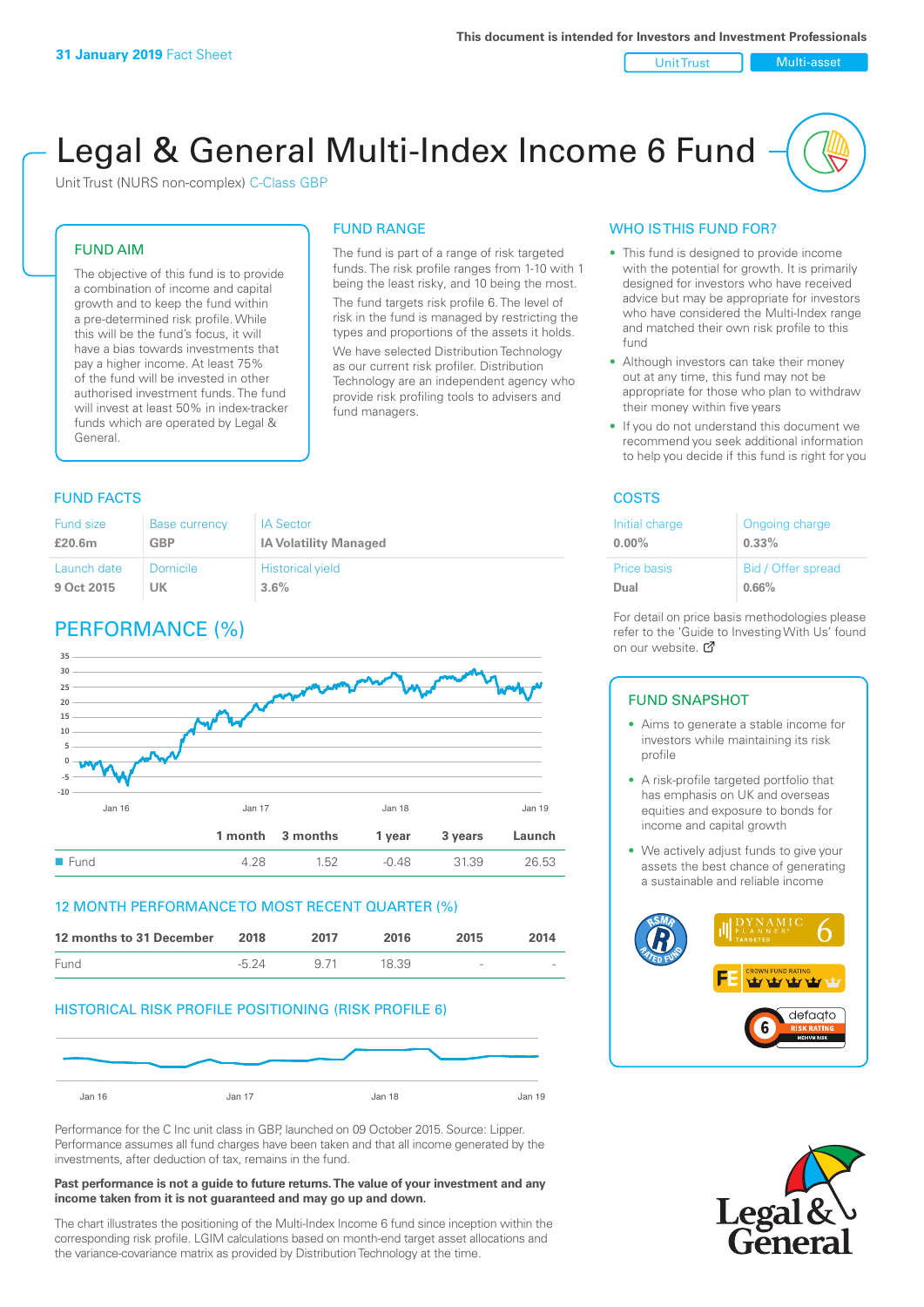# Legal & General Multi-Index Income 6 Fund

Unit Trust (NURS non-complex) C-Class GBP

## PORTFOLIO BREAKDOWN

All data source LGIM unless otherwise stated. Totals may not sum due to rounding.





#### FUND MANAGERS

The fund managers have responsibility for managing the multi-index fund range. They are part of the Multi-Asset Funds (MAF) team in LGIM. This team focuses on designing and managing multi-asset funds that are tailored to match the specific objectives of various client types. The team sits within a wider Asset Allocation team which combines both depth of experience with a broad range of expertise from different fields, including fund management, investment consulting and risk management roles.

# TOP 10 HOLDINGS (%)

| <b>L&amp;G UK Index Trust</b>                                    | 10.6 |
|------------------------------------------------------------------|------|
| iShares UK Dividend UCITS ETF                                    | 10.4 |
| L&G Emerging Markets Government Bond (US\$) Index Fund           | 7.4  |
| L&G Emerging Markets Government Bond (Local Currency) Index Fund | 7.3  |
| <b>L&amp;G US Index Trust</b>                                    | 6.3  |
| L&G High Income Trust                                            | 5.6  |
| L&G Global Emerging Markets Index Fund                           | 5.2  |
| <b>L&amp;G Pacific Index Trust</b>                               | 5.2  |
| L&G European Index Trust                                         | 5.1  |
| <b>L&amp;G UK Property Fund</b>                                  | 4.0  |